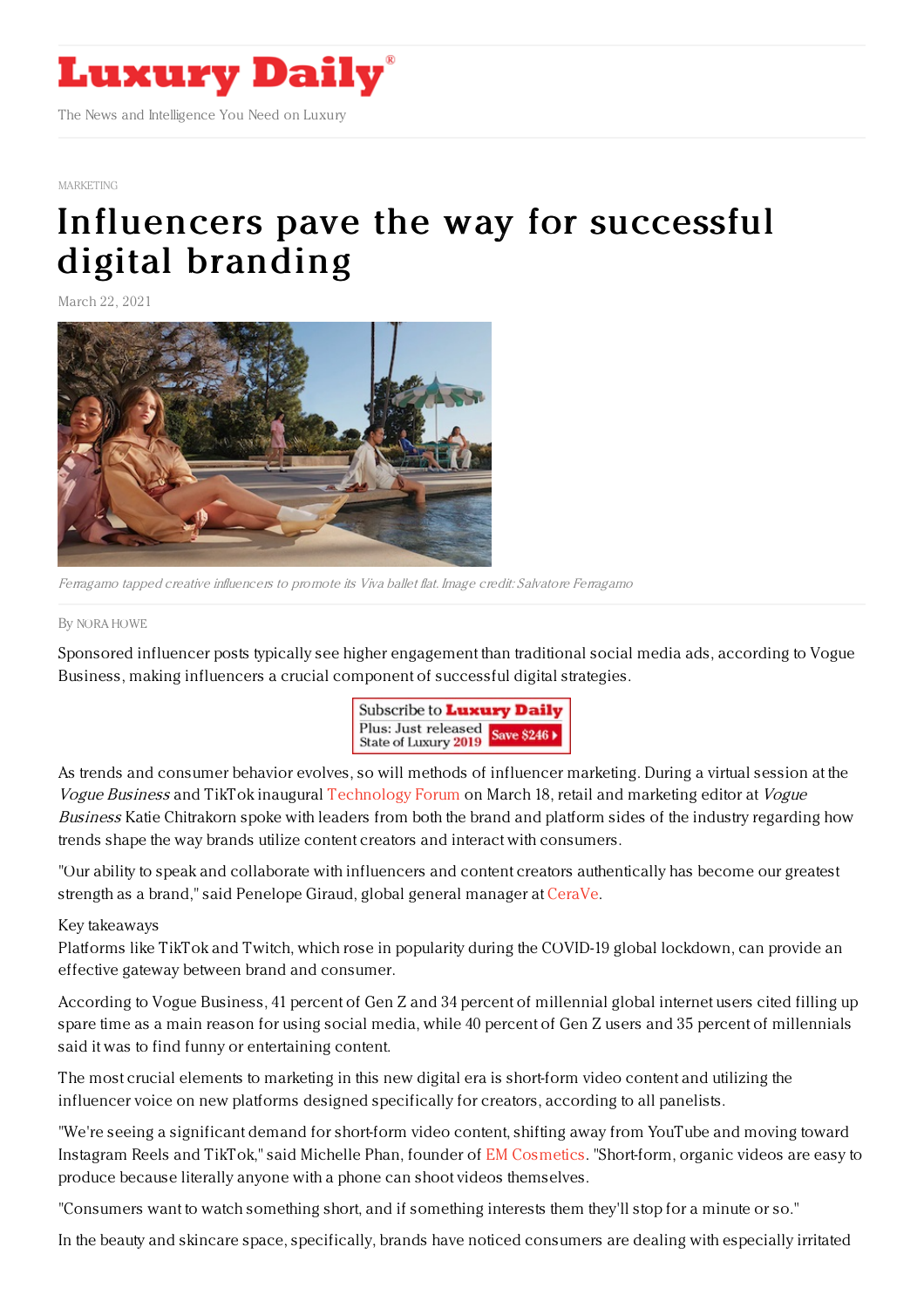skin from wearing masks for the past year. These consumers are needing much advice on how to care for their skin, and seek out answers to those concerns from a new generation of "skinfluencers"a term coined for skincare influencers.

"It's been a great year to connect with influencers, discussing our products in an organic and authentic way," said Ms. Giraud. "Influencers are coming to us, which is interesting because, in the past, brands would need to seek out their influencers.

"Now they seek out the brands they love and trust and want to work with, which fosters a natural partnership," she said. "Then you know the community will like and trust the product because they like and trust the influencer."

TikTok influencer Charli D'Amelio tries CeraVe skincare with "skinfluencer" Hyram

Brands are increasingly getting access and licensing rights to influencer-produced content to use as ads from their accounts.

"I produced some influencer content for one brand, and they requested to use it for a branded Facebook ad," said Ms. Phan. "Because it looks like user-generated content, the ad did extremely well.

"There is a greater return-on-investment with low-production content," she said. "That brand, in particular, was able to keep their customer acquisition costs way lower than if they had shot something in a studio."

Additionally, Facebook and Instagram are allowing brands to directly spend ad money through an influencer's account.

Social media is a deeply embedded tool within a consumer's purchase journey, especially in discovery and research. Social buying and live shopping are starting to make incremental gains, as all four panelists agreed they will continue to grow.

"There is a need in the market market for a full ecommerce experience, whether that is on TikTok or other channels," said Arnaud Cabanis, managing director of global business solutions at [TikTok](https://www.tiktok.com/) France and Belgium. "Ecommerce and livestreaming are at the core of what we want to bring to market this year."

While "buy" buttons can help boost platform-based shopping, it may not be enough, as only 19 percent of TikTok users and 16 percent of Instagram users say a "buy" button on the platform would most induce them to buy a product.

Brands are asking influencers to act as on-air shopping anchors, as video shopping has risen in popularity.

"The focus for many brands now is bringing new experiences to consumers across all channels," said Virgile Ollivier, co-founder and CEO of [Livescale](https://www.livescale.tv/). "Live shopping capabilities can deliver awareness, engagement and sales conversion in a creative, entertaining and effective way.

"As a brand, though, you must be true to your values and exhibit authenticity," he said. "Bring your audiences into the conversation."

2021 will be a crucial year for influencers to further monetize their content.

Last week, Facebook introduced new ways it plans to support content creators and diversify revenue on its platform. In order to provide them the support they need to thrive, the social media company plans to open monetization to more creators, making it possible for them to earn revenue from all video types and access fan support (see [story](https://www.luxurydaily.com/facebook-rolls-out-new-tools-to-help-content-creators-earn-money/)).

Prada invited Charli D'Amelio to Milan Fashion Week, where she documented her experience for her followers

However, unlike Instagram and Facebook, platforms like TikTok, Reddit and Clubhouse continue to attract new consumers driven by a desire for authenticity who are looking for micro communities, away from public feeds.

"What I have enjoyed about Clubhouse is the sense of intimacy and privacy," Ms. Phan said. "The conversation is not broadcast everywhere, therefore it becomes a more authentic, humanized experience.

"There is something about the power of not having to worry about being on camera or making sure everything looks good," she said.

Brands and influencers have also begun stepping into the world of digital currencies, such as Bitcoin and non fungible tokens.

"These digital currencies should be treated as savings technology," Ms. Phan said. "Consult with people who understand the space and are not looking to just flip a quick dollar."